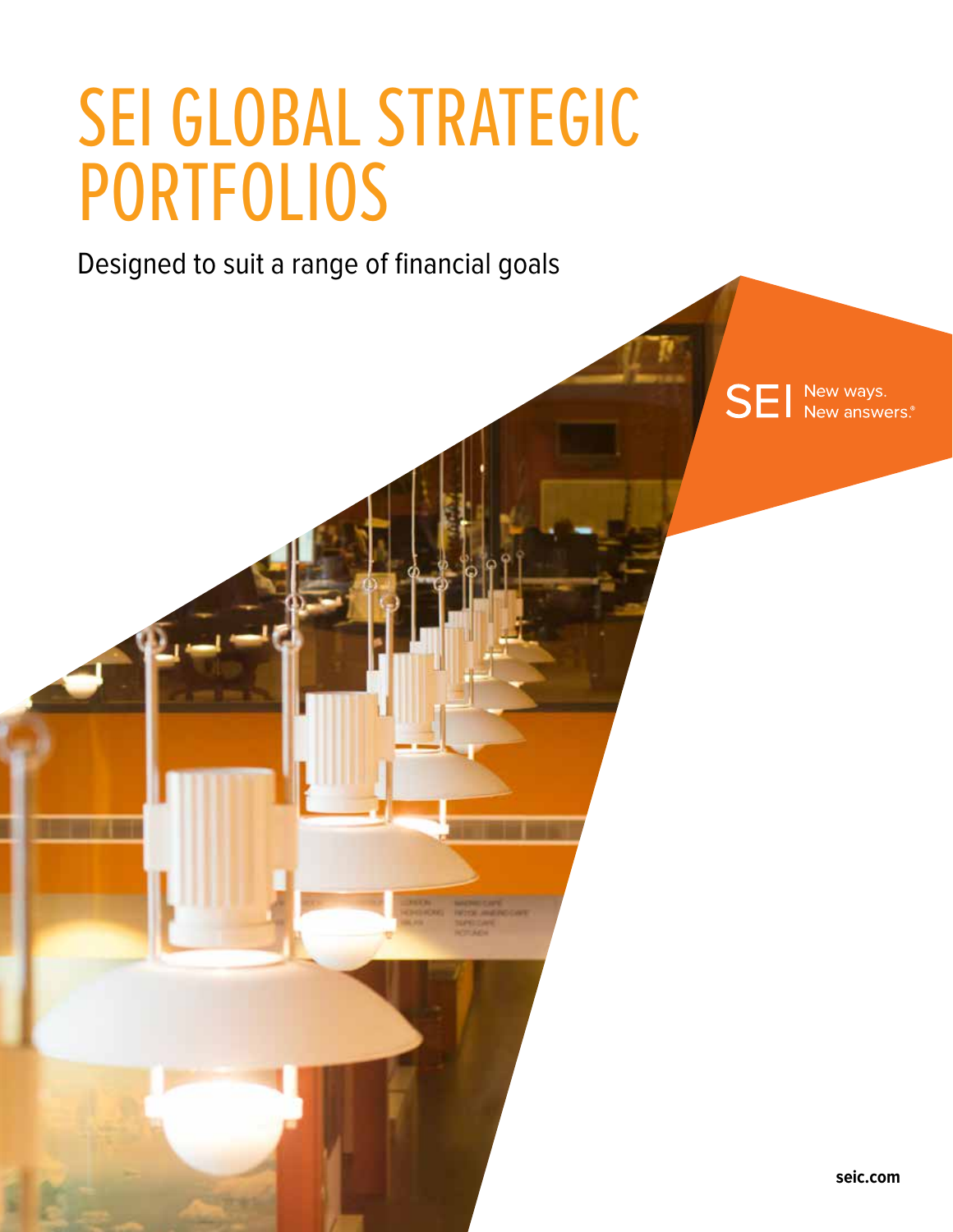# THE GLOBAL STRATEGIC PORTFOLIOS

The suite of funds provides a core investment solution designed to help you and your clients take an objective investment approach with the aim of maximising returns, limiting volatility and managing investment risk.

#### Strategies created to fit a range of investor goals



As at 31 March 2016. For illustrative purposes only.

## Key benefits

- › **Unique goals-based approach.** Our approach means that success is measured against a range of investor goals and not against benchmarks alone. By focusing on achieving personal goals, investors are less prone to making irrational investment decisions that hinder their long-term performance.
- › **High level of diversification.** The asset allocation of each portfolio is designed to be well-diversified across up to six asset classes—equity, fixed income, alternatives, income, liquidity and inflation sensitive.
- › **Access to some of the world's best managers.** Our team of approximately 100 analysts located worldwide selects some of the best investment products, including institutional and boutique managers not usually available to the retail market.
- › **Continuous portfolio management.** Our analysts continuously monitor each manager's philosophy, process, people and performance. SEI's sophisticated technology enables us to monitor the portfolio holdings and trades to ensure that the portfolios are aligned with the overall strategy.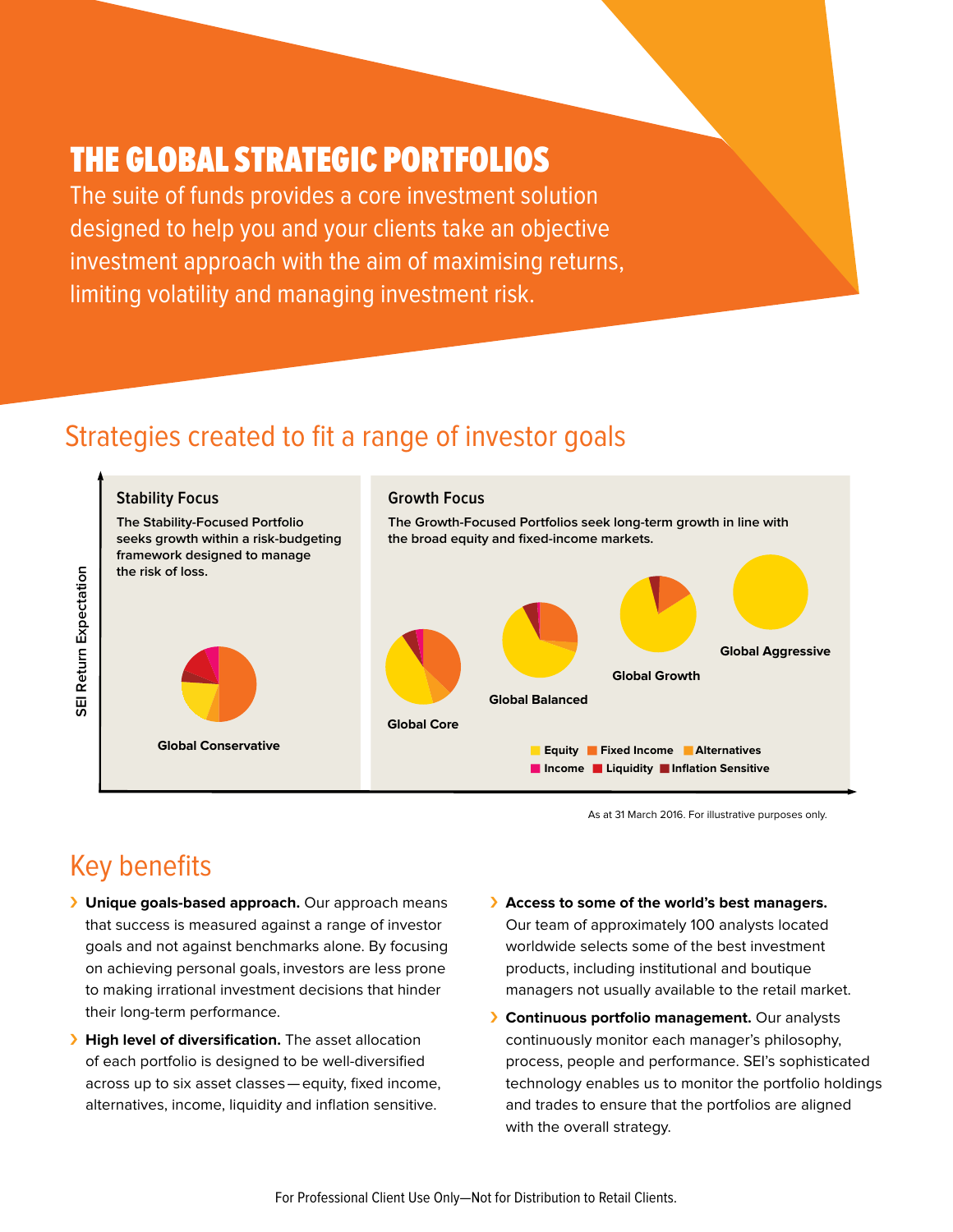#### Inside a Global Strategic Portfolio: the SEI Global Core Fund

**Diversification across asset classes and managers**



\*The absolute return asset class aims to exploit active management opportunities that are not always accessible in conventional asset classes, such as equity, fixed interest or cash. This could involve, for example, investing in long (betting on price appreciation) and short positions (betting on price depreciation), to help generate profits or protect capital in both rising and falling markets.

Target strategic allocation weights are set at the discretion of SEI and are subject to change. In the short-term, we may over- or underweight these positions as part of our active asset allocation, which aims to take advantage of short-term market opportunities. Please refer to the most current fact sheets for the funds' target active allocations, which more closely reflect the funds' current allocations. As of 31 March 2016.

\*\*SEI does not show individual holdings information for third party funds.

### SEI's Global Strategic Portfolios provide

- > An investment solution designed to cover a range of investor financial goals and risk profiles
- › Access to some of the world's best institutional investment managers
- › Continuous, multilevel monitoring by a dedicated global team of approximately 100 investment professionals
- > Exposure to up to six asset classes: equity, fixed income, inflation sensitive, liquidity, and absolute return and income
- › Active management at three levels—asset class, sub-asset class and manager—all within a unitised fund